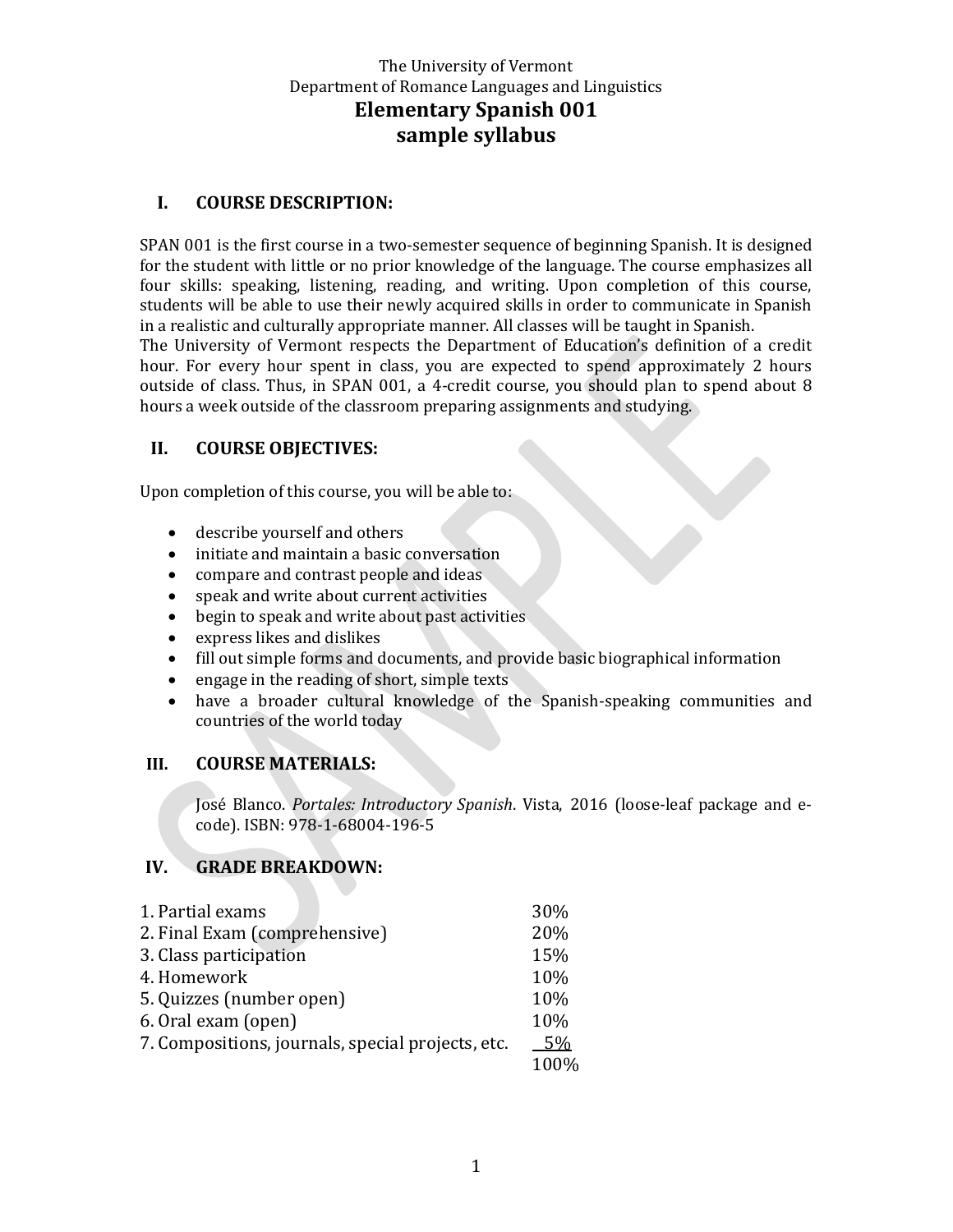*This is just an example of a grade breakdown. Instructors may tailor the grade breakdown to their own courses and are not limited to these classifications or percentages.*

### 1. Partial exams (30%)

The scheduled partial exams in this class will be given on the following dates: There will be no make-up exams in this class without an official excuse.

*Official excuses may consist of: religious holidays (during the first 2 weeks of classes, you should submit a letter to your instructor with the dates and reasons for your absences); UVM-sponsored events (during the first 2 weeks of classes, you should submit a letter to your instructor, on UVM letterhead and signed by your supervisor or coach, with the dates and reasons for your absences); Dean's excuse (contact your Dean's Office if you have a serious reason to miss classes or tests and they will email your instructor).*

2. Final Exam (20%)

The final exam for this class is comprehensive and is scheduled for: No make-ups will be given without an official excuse.

3. Class participation, absences, and late arrivals (15%)

Participation

In the SPAN 001 classroom, active and constructive class participation is a requirement. Speaking a foreign language with proficiency is an acquired skill that entails consistent practice and self-discipline. In this class, active participation includes volunteering answers, answering questions accurately, staying on task in pair and group work, and respecting the classroom environment rules.

Absences

More than four (4) unexcused absences (i.e., absences for which you do not have an official excuse) will lower your final grade. Unexcused absences may include light illness, faulty alarm clocks, and delayed flights...

Late arrivals

Three (3) late arrivals equal one absence in this course.

## 4. Homework (10%)

You must respect your instructor's homework guidelines. Please use high-quality dictionaries, avoid automatic translators, and carefully review your work. Late homework will not be accepted.

5. Quizzes (10%)

The missed quiz policy for this section of SPAN 001 is the following: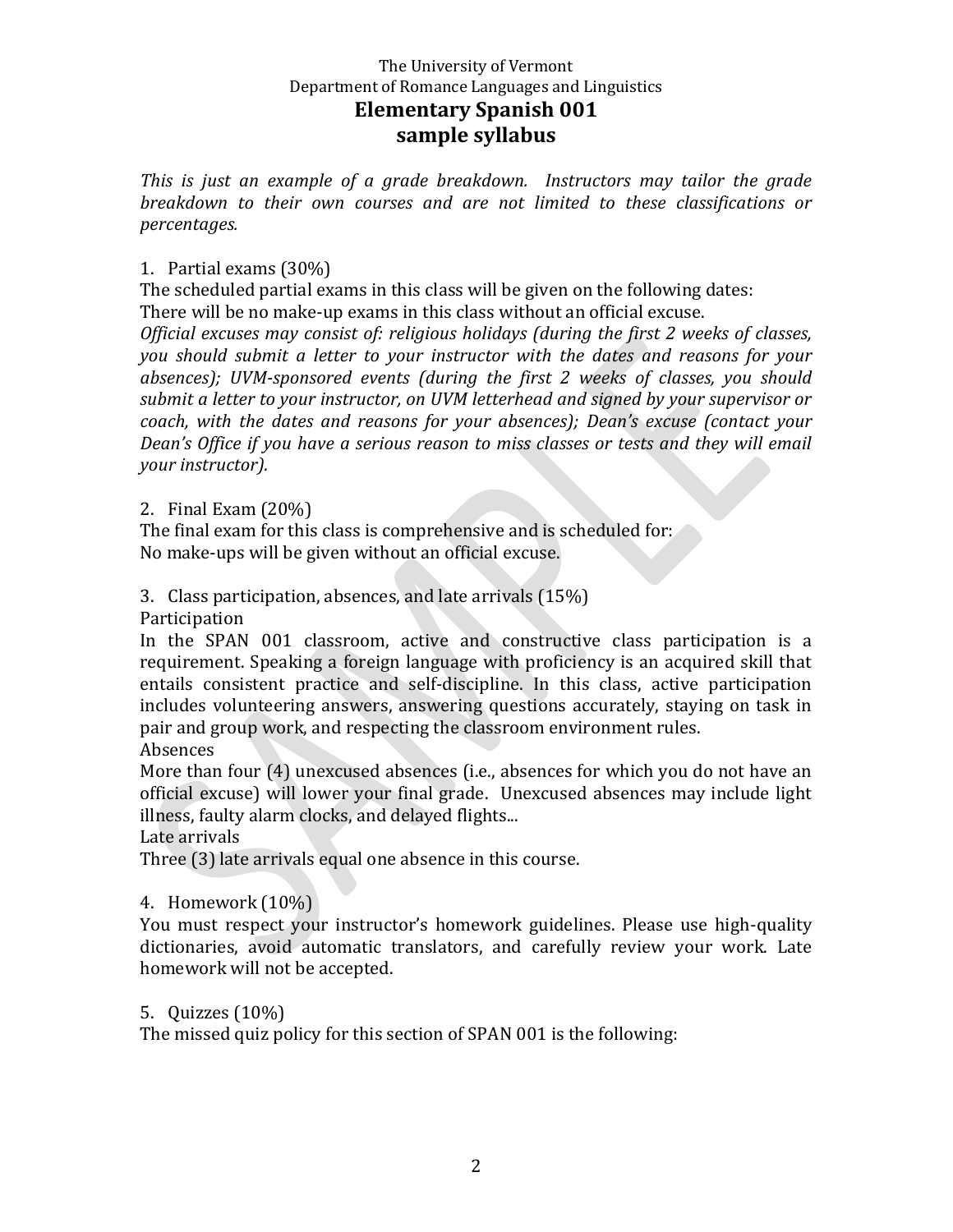6. Oral exam (10%)

Oral exams are designed to evaluate speaking and listening skills; please refer to the course schedule for the oral exam dates. No make-ups will be given without an official excuse.

7. Compositions, projects, journals, etc. =other homework (5%)

Grading scale used in all Romance Languages and Linguistics courses at UVM:

| $97\% - 100\%$ | $=$ | A+ |
|----------------|-----|----|
| $94\% - 96\%$  | $=$ | A  |
| $90\% - 93\%$  | Ξ   | А- |
| 87% - 89%      | Ξ   | B+ |
| $84\% - 86\%$  | $=$ | B  |
| $80\% - 83\%$  | $=$ | B- |
| 77% - 79%      | $=$ | C+ |
| $74\% - 76\%$  | $=$ | C. |
| $70\% - 73\%$  | Ξ   | C- |
| $67\% - 69\%$  | Ξ   | D+ |
| $64\% - 66\%$  | $=$ | D  |
| $60\% - 63\%$  | $=$ | D- |
| $0\% - 59\%$   | $=$ | F  |

## **V. VARIA**

- 1. Academic integrity: It is plagiarism to present another's ideas or words as your own. In a foreign language classroom, this includes computer-based translations. If you have questions when preparing a composition or other graded assignment, please ask your instructor. Do not have someone else correct your writing for you before turning it in for a grade. Plagiarism is a serious academic offense, and can result in a failing grade or worse. [\(http://www.uvm.edu/sconduct/?Page=ah.html&SM=menu-programs.html\)](http://www.uvm.edu/sconduct/?Page=ah.html&SM=menu-programs.html)
- 2. Student learning accommodations: In keeping with University policy, any student with a documented disability interested in utilizing accommodations should contact ACCESS, the office of Student Accessibility Services on campus [\(www.uvm.edu/access\)](http://www.uvm.edu/access).
- 3. Religious Holidays: Students have the right to practice the religion of their choice. If you need to miss class to observe a religious holiday, please submit the dates of your absence to your instructor in writing by the end of the second full week of classes. You will be permitted to make up work within a mutually agreed-upon time.